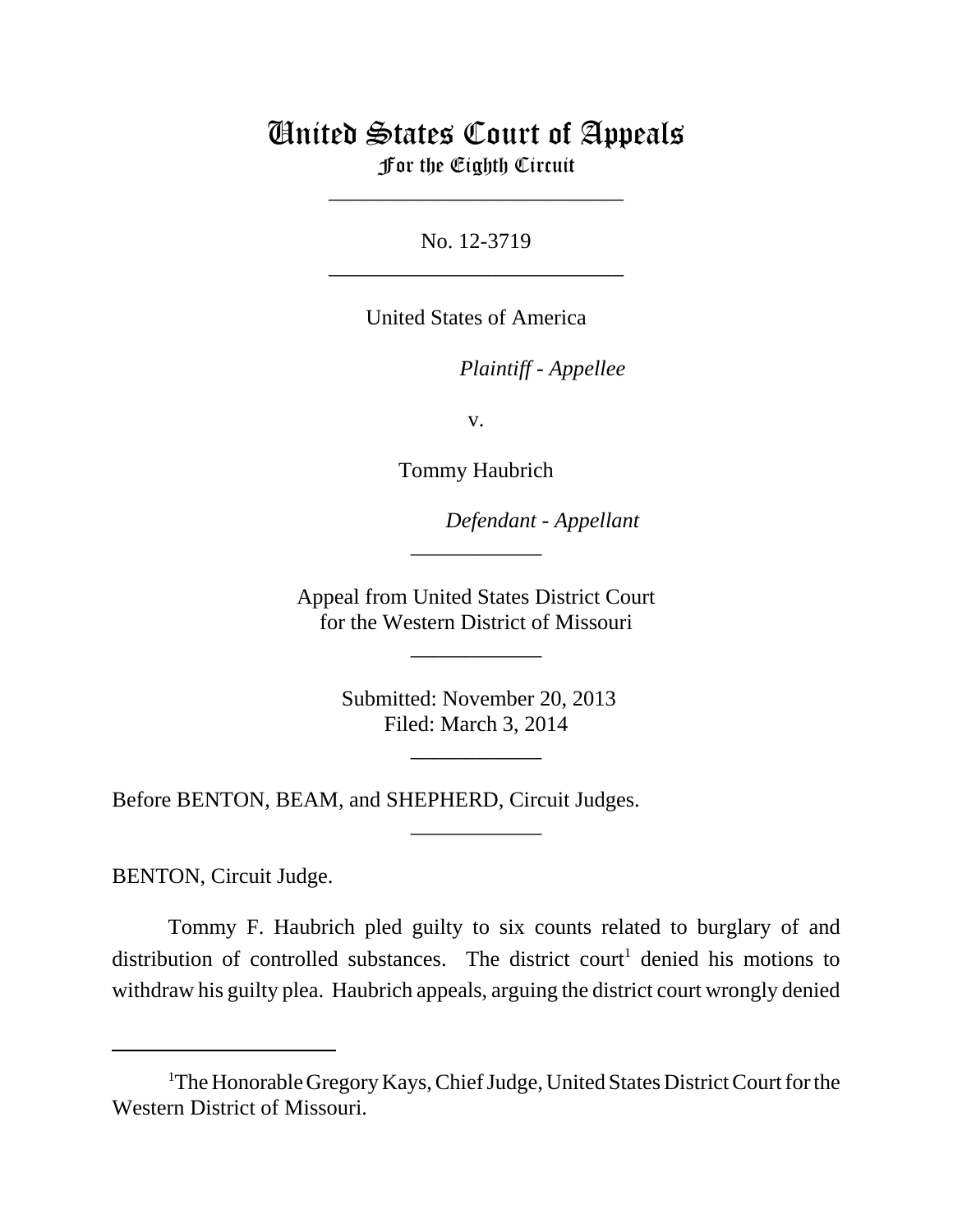these motions and violated Federal Rule of Criminal Procedure 11 during the changeof-plea hearing. Having jurisdiction under 28 U.S.C. § 1291, this court affirms.

I.

Haubrich was charged with eight counts, including conspiracy to distribute controlled substances under 21 U.S.C.  $\S$ § 841(a)(1), (b)(1)(C), and 846 (count 1); aiding and abetting possession of controlled substances with the intent to distribute under 21 U.S.C. §§ 841(a)(1), (b)(1)(C), and 18 U.S.C. § 2 (count 2); and burglary of and conspiracy to burglarize controlled substances under 18 U.S.C. §§ 2118(b)(1) and (d) (counts 4, 5, 6 and 7). Haubrich changed his plea to guilty for these six counts.

At the change-of-plea hearing, the district court reviewed each count with Haubrich. He testified he was satisfied with his legal representation, had sufficient time to consider the case, and said he read and understood the plea agreement. Haubrich confirmed that the decision to plead guilty was his, not his attorney's. While reviewing each count, the court did not state the maximum imprisonment for counts Four and Five, although they were listed in the plea agreement. The court did discuss the potential for concurrent sentences:

COURT: And you understand that we have—since we have multiple sentences or multiple cases, that these sentences can be ordered to run concurrently with each other or consecutively with each other? You understand that?

THE DEFENDANT: Yes, Your Honor.

During the colloquy, Haubrich agreed to most of the facts the court mentioned, though he occasionally disagreed and clarified. His attorney listed how the plea agreement benefitted Haubrich: dismissal of two firearm charges, the ability to assert a lower drug quantity at sentencing, and a three-level reduction for acceptance of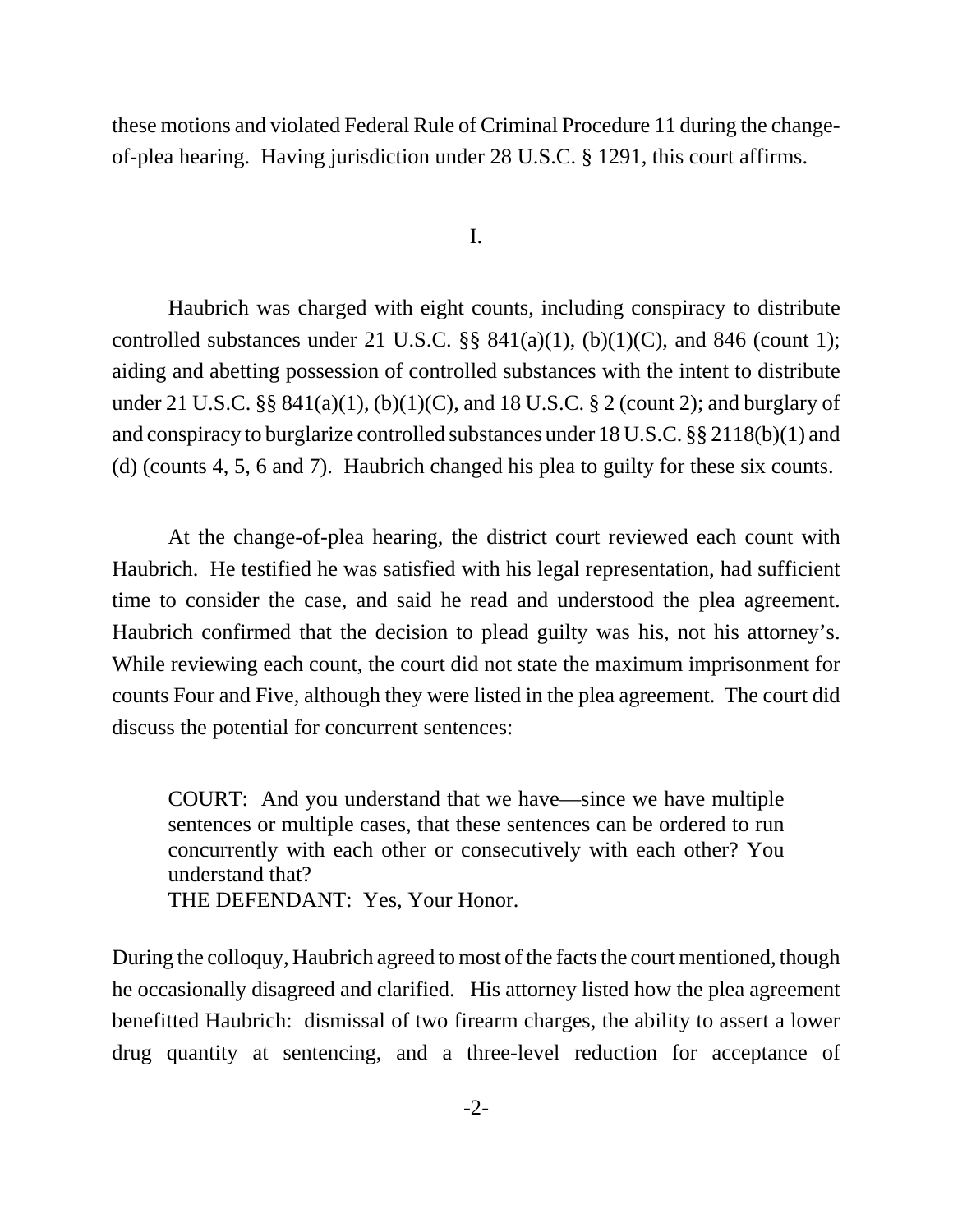responsibility. Haubrich confirmed that he and his attorney discussed the Sentencing Guidelines and that he had multiple felony convictions. The court specifically addressed paragraph 15 of the plea agreement, "Waiver of Appellate and Post-Conviction Rights." Haubrich agreed it was his purpose and desire to waive his right to appeal a finding of guilt, except on grounds of (1) ineffective assistance of counsel, or (2) prosecutorial misconduct. A month after his change of plea, Haubrich escaped from prison and was apprehended three days later.

The presentence investigation report calculated a total offense level of 38—adding two points for escape and not subtracting three points for acceptance of responsibility. It also labeled Haubrich a career offender, with a criminal history category VI. The resulting range was 360 months to life imprisonment.

Nine months after the change-of-plea hearing, Haubrich, with a new attorney, filed his first motion to withdraw his guilty plea, arguing that he was pressured into pleading guilty by his first attorney and that his plea was not knowing and voluntary. The district court denied the motion. Haubrich filed again, *pro se*, attaching three affidavits from family members, vaguely alluding to exculpatory evidence. The district court again denied the motion. At the sentencing hearing, the district court sentenced him to 360 months' incarceration.

## II.

Haubrich argues that the district court abused its discretion by denying his motion to withdraw his guilty pleas. The Government moves to dismiss the appeal based on the appellate waiver in the plea agreement. "Whether a valid waiver of appellate rights occurred is a question of law that we will review de novo." *United States v. Sisco*, 576 F.3d 791, 795 (8th Cir. 2010). To the extent Haubrich attacks ineffective assistance of counsel, the waiver expressly permits an appeal on this ground.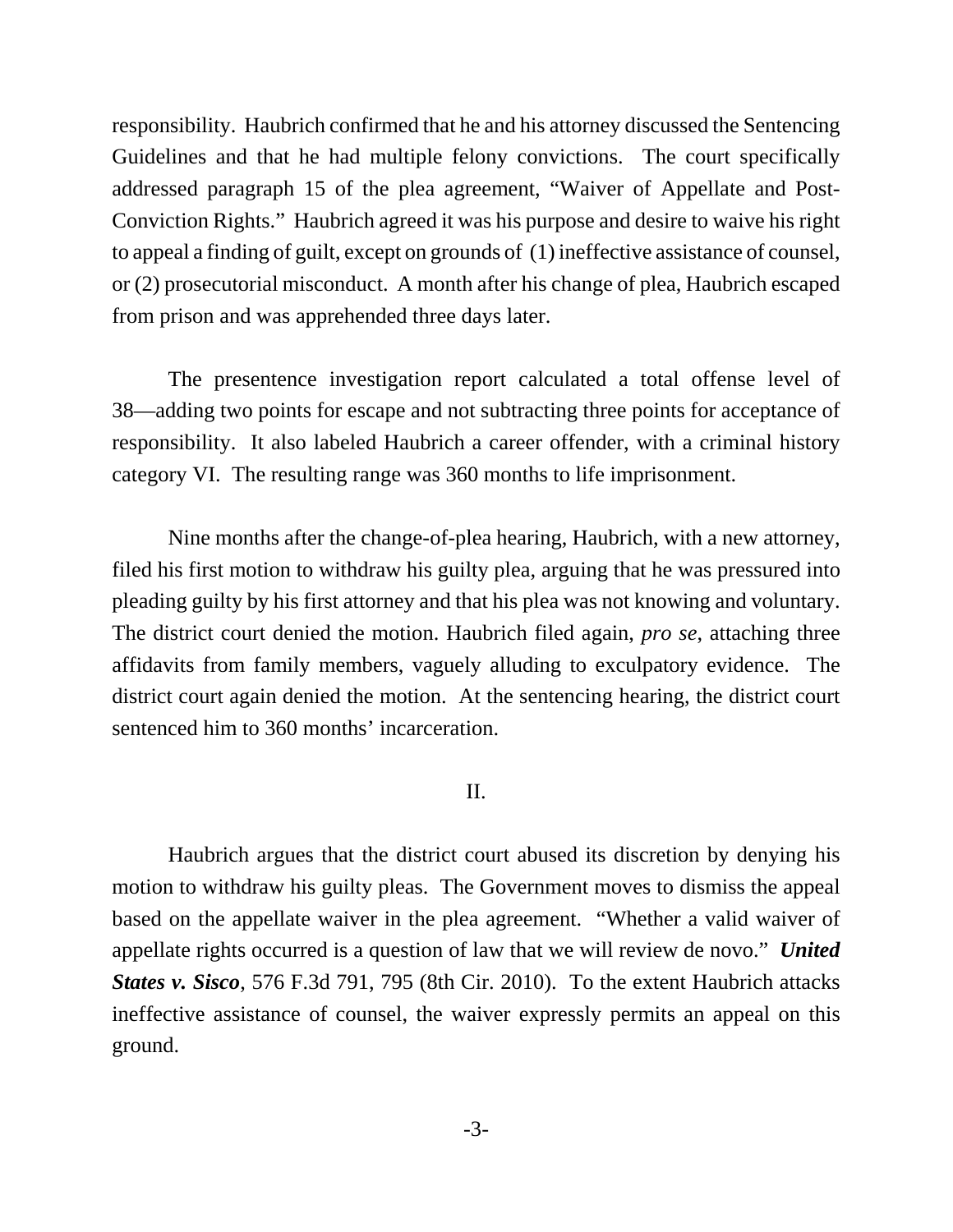This court reviews "both the denial of a motion to withdraw and the refusal to hold a hearing under the abuse of discretion standard." *United States v. Morrison*, 967 F.2d 264, 268 (8th Cir. 1992). A defendant may withdraw a guilty plea after the court accepts it but before sentencing if "the defendant can show a fair and just reason." **Fed. R. Crim. P. 11(d)(2)(B)**. Although the standard for granting a motion to withdraw is liberal, the defendant has the burden to show fair and just grounds for withdrawal. *United States v. Osei*, 679 F.3d 742, 746 (8th Cir. 2012).

Haubrich claims that his counsel was ineffective. This can be a fair and just reason for withdrawal if the defendant can demonstrate both that counsel's performance was deficient and that the deficiency prejudiced the defendant. *United States v. Lawhorn*, 735 F.3d 817, 820 (8th Cir. 2013). Haubrich acknowledged that his counsel's performance was reasonable during the change-of-plea hearing. A defendant's "failure to assert any objections to counsel's performance at his change of plea hearing refutes any claim of ineffective assistance of counsel as a basis for withdrawing his plea." *United States v. Hughes*, 16 F.3d 949, 951 (8th Cir. 1994) (internal quotation marks omitted).

Haubrich contends that a fair and just reason for withdrawal includes counsel's gross mischaracterization of the likely sentencing range. *See United States v. Davis*, 428 F.3d 802, 808 (9th Cir. 2005). He says he was misled to believe his guilty plea would result in a five-year sentence. In this circuit, if the defendant understands the possible punishment, it matters not that he says counsel made other promises. *United States v. Peebles*, 80 F.3d 278, 279 (8th Cir. 1996). Peebles, who pled guilty and received 202 months, claimed that his attorney promised a 78-month sentence. *Id.* The plea agreement had no such terms and at the change-of-plea hearing he acknowledged the possible punishments. *Id.* This court affirmed the denial of Peebles's motion to withdraw his guilty plea. *Id.* at 280. Similarly, Haubrich's plea agreement does not stipulate a five-year sentence. He also confirmed he understood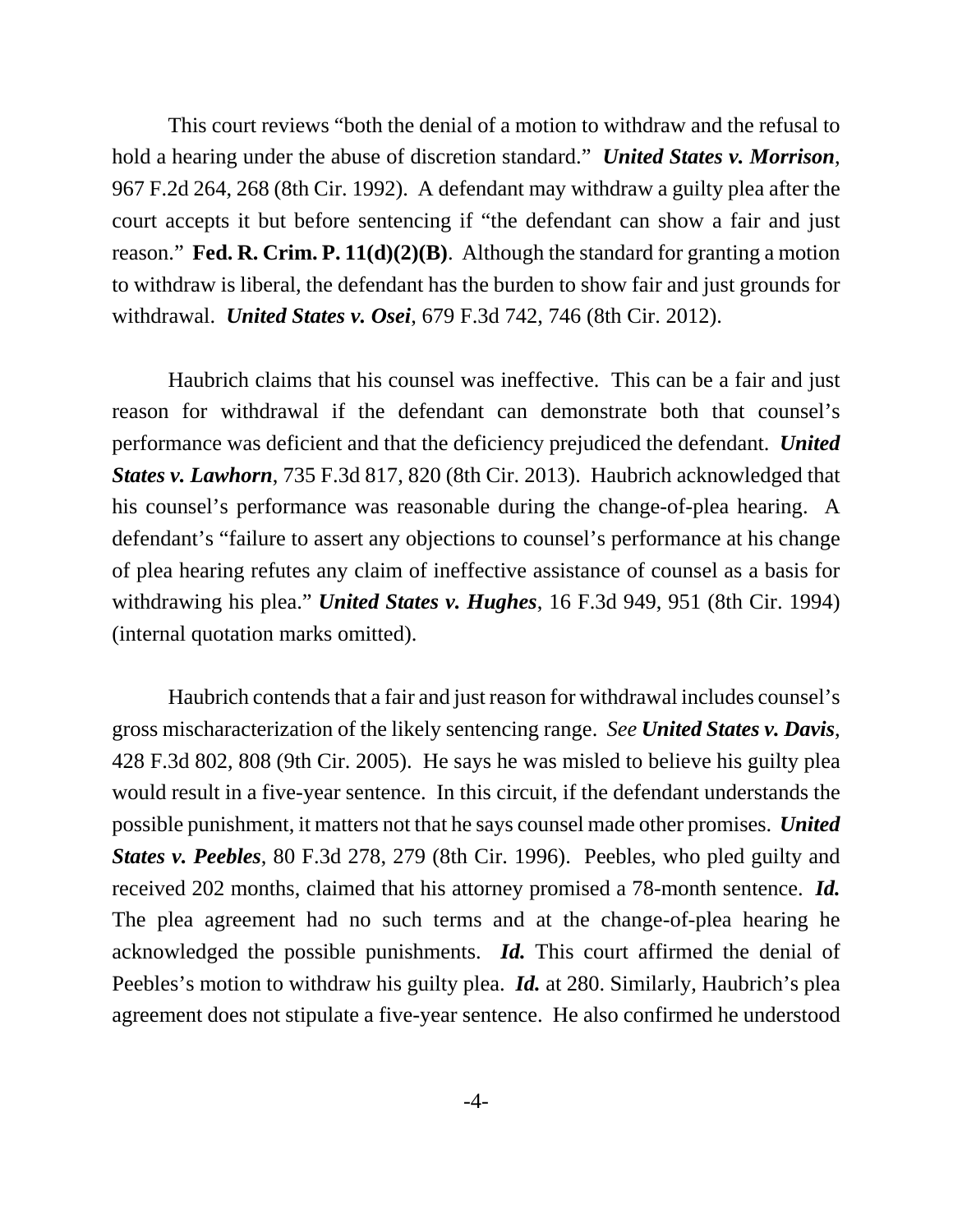the 20-year maximum sentences for four of his counts, and that the judge would consider the Sentencing Guidelines.

Haubrich asserts as a fair and just reason that his attorney gave him little time to review the plea agreement before pleading guilty. This argument is meritless. *United States v. Norvell*, 729 F.3d 788, 794 (8th Cir. 2013). At the change-of-plea hearing, Haubrich expressly stated he felt he had time to read and consider the plea agreement.

Haubrich also believes that the district court abused its discretion by not conducting an evidentiary hearing on his *pro se* motion, which included family members' affidavits claiming to "have knowledge" of "exculpatory evidence." The district court denied his *pro se* motion because the pretrial and scheduling order stated that, for pretrial motions: "Pro se filings will not be accepted for defendants who are represented by counsel." The district court "has no obligation to entertain pro se motions filed by a represented party." *Abdullah v. United States*, 240 F.3d 683, 686  $(8th Cir. 2001).<sup>2</sup>$ 

<sup>&</sup>lt;sup>2</sup>Both of Haubrich's motions include assertions of innocence. In the plea agreement he waived his right to attack a finding of guilt. At any rate, the court need not hold an evidentiary hearing "'if the allegations in the motion are inherently unreliable, are not supported by specific facts or are not grounds for withdrawal even if true.'" *United States v. Alvarado,* 615 F.3d 916, 920 (8th Cir. 2010), *quoting United States v. Morrison*, 967 F.2d 264, 267-68 (8th Cir. 1992); *Voytik v. United States*, 778 F.2d 1306, 1308 (8th Cir. 1985), *limiting United States v. Unger*, 665 F.2d 251 (8th Cir. 1981). Haubrich's allegations are not supported by specific facts. His allegations are inherently unreliable because of his testimony at the change-of-plea hearing, statements in the sentencing memorandum and proffer interview, and agreed factual basis in the plea agreement and supplemental cooperation letter. *See United States v. Hughes*, 16 F.3d 949, 951 (8th Cir. 1994) (finding defendant's allegations inherently unreliable because of contrary testimony at a change-of-plea hearing); *United States v. Johnson*, 751 F.2d 291, 294 (8th Cir. 1984) (holding "the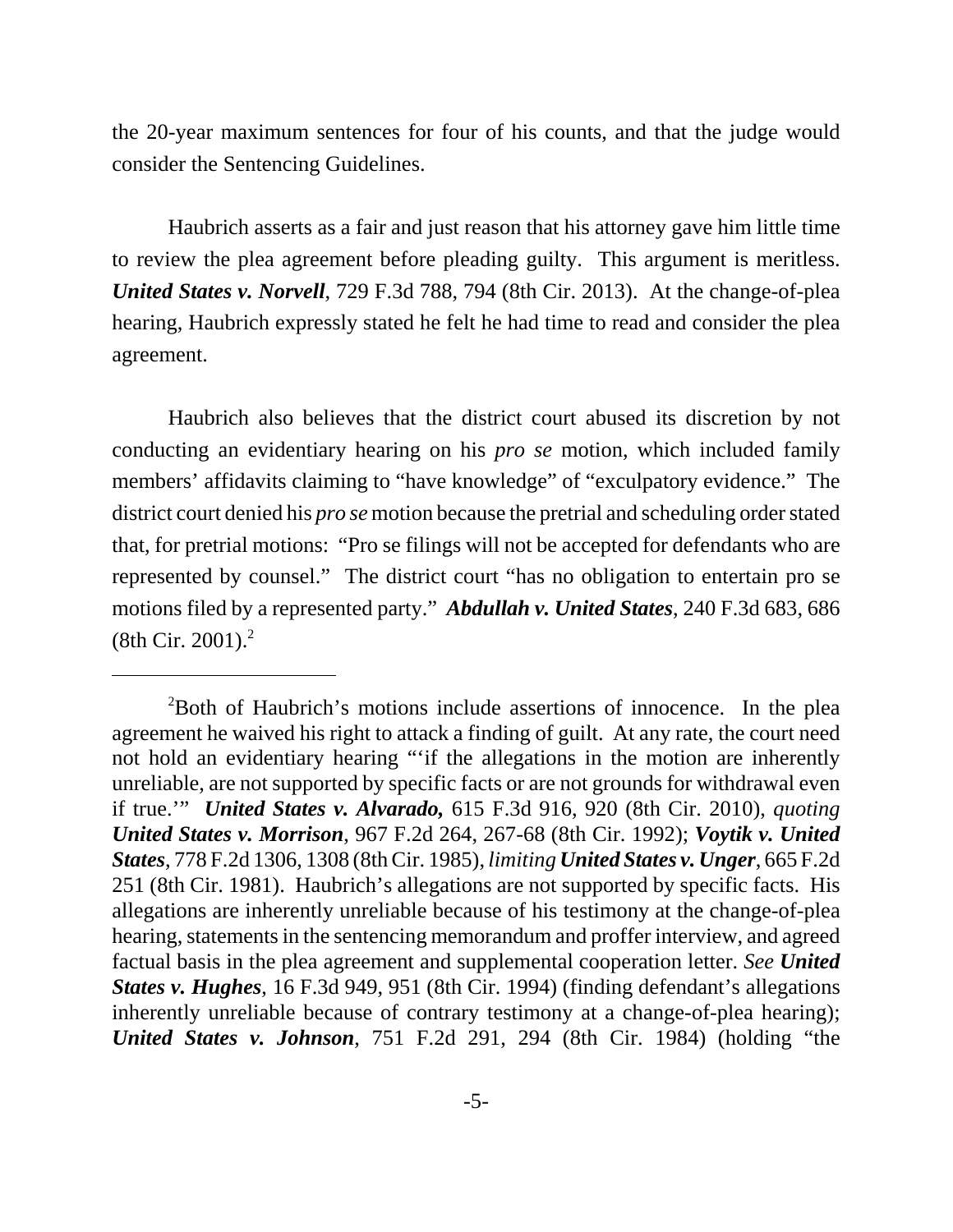The district court did not abuse its discretion either in refusing to allow him to withdraw his guilty plea or by denying an evidentiary hearing.

## III.

Haubrich argues that the plea colloquy was inadequate and thus his plea was involuntary. Contrary to the Government's motion to dismiss the appeal, Haubrich did not agree to waive any appeal challenging the plea's voluntariness. *DeRoo v. United States*, 223 F.3d 919, 923 (8th Cir. 2000) ("waivers are not absolute" and "the decision to be bound by the provisions of the plea agreement . . . must be knowing and voluntary"). *Cf. United States v. Gray*, 528 F.3d 1099, 1100, 1102 (8th Cir. 2008) (enforcing a broad waiver: "all rights to appeal all non-jurisdictional issues including ... any issues relating to ... taking or acceptance of the guilty plea"). Because he did not object to a Rule 11 error at the district court, he has the burden to show plain error under Rule 52(b). *United States v. Frook*, 616 F.3d 773, 775-76 (8th Cir. 2010)**;** *United States v. Gray*, 581 F.3d 749, 752 (8th Cir. 2009). Under plain error review, the defendant must show (1) an error that, (2) was plain, (3) affects substantial rights, and (4) seriously affects the fairness, integrity or public reputation of judicial proceedings. *United States v. Goodwin*, 719 F.3d 857, 865 (8th Cir. 2013), *citing United States v. Rush-Richardson*, 574 F.3d 906, 910 (8th Cir. 2009). A Rule 11 error affects substantial rights only where the defendant shows a reasonable probability that but for the error, he would not have entered a guilty plea. *United States v. Dominguez Benitez*, 542 U.S. 74, 82 (2004).

As applicable here, Rule  $11(b)(1)$  requires the court to inform the defendant of: the maximum possible penalty (H); the minimum penalty (I); and the court's obligation to calculate and consider the applicable sentencing range (M). According

representations of a defendant at a guilty plea hearing constitute a formidable, although not insurmountable, barrier in any subsequent collateral proceeding") (internal quotation marks omitted).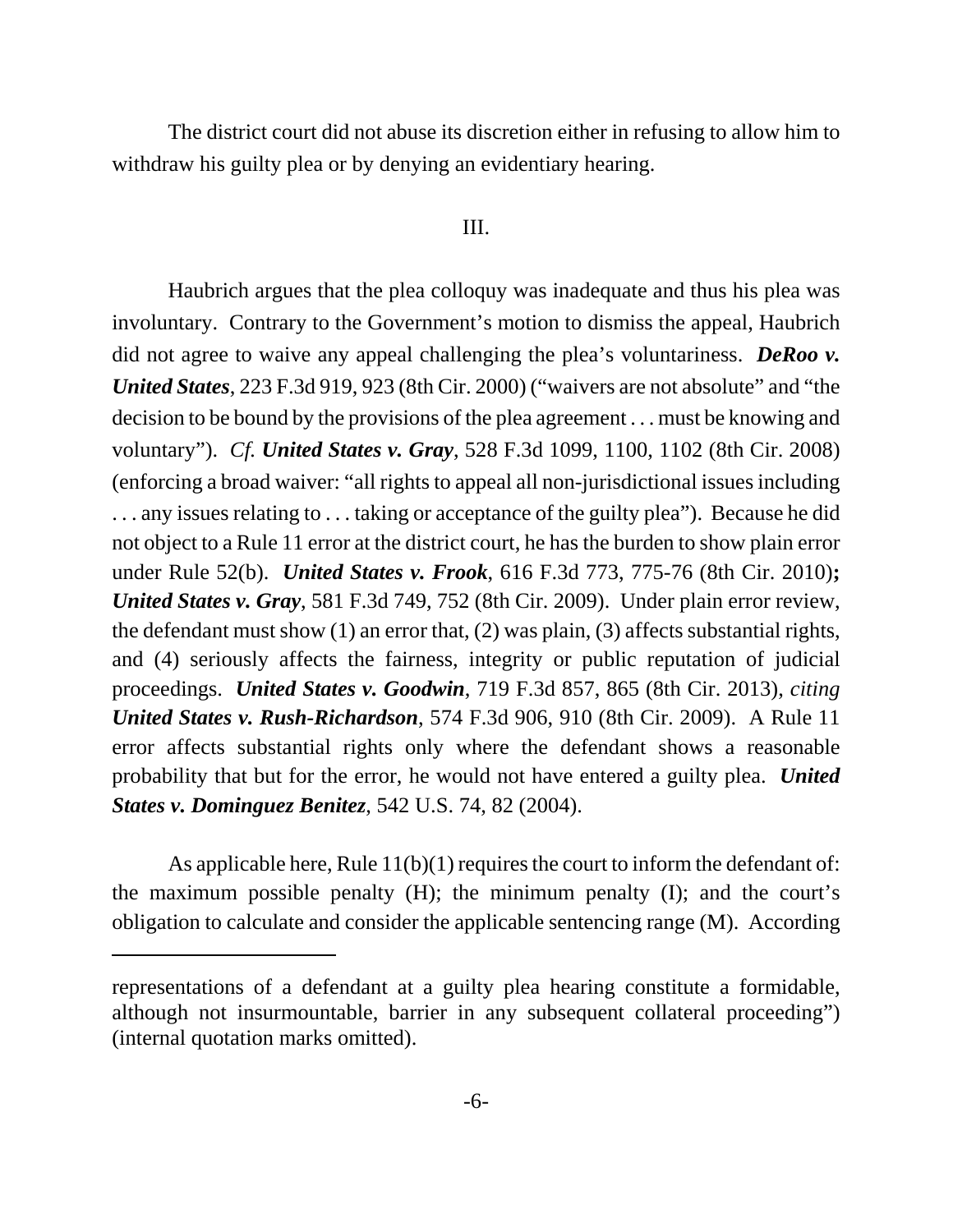to Haubrich, the district court failed to inform him of (1) the penalties for counts Four and Five, (2) the maximum sentence if he were classified as a career offender under U.S.S.G. § 4B1.1, and (3) the effect of escape on his sentence. He also asserts that he was misled to expect a five-year sentence.

The district court deviated from Rule 11 by failing to inform Haubrich of the maximum penalties for counts Four and Five. He, however, does not show a reasonable probability that the error caused him to plead guilty. *See United States v. Todd*, 521 F.3d 891, 896-97 (8th Cir. 2008) (finding no plain error when the district court did not tell defendant the maximum penalty of life, though it warned him of the possibility of a sentence harsher than five years). It is not clear that Haubrich would have gone to trial—giving up dismissal of the firearm charges and a three-level reduction for acceptance of responsibility—had the court advised him of the additional 30 years to his acknowledged 80-year potential (Haubrich was 39 years old at sentencing). Further, the combined sentence for counts Four and Five—240 months—is concurrent with the combined sentence for counts One and Two—360 months. Haubrich's sentence would be the same 30 years even without counts Four or Five. *See United States v. Martin*, 714 F.3d 1081, 1084 (8th Cir. 2013) (finding no plain error although the district court failed to notify defendant of a statutory minimum because his sentence was within what defendant could have expected). It is not clear or obvious that Haubrich would have pleaded differently if properly informed of the maximum sentences on counts Four and Five.

Haubrich complains the district court erred by failing to address the maximum sentence if he were found to be a career criminal under U.S.S.G. § 4B1.1. The Guidelines, however, do not alter the underlying criminal statutes and do not impose a "maximum" or "mandatory minimum" penalty within the meaning of Rule  $11(b)(1)$ . *See United States v. Salva*, 902 F.2d 483, 486–87 (7th Cir. 1990). Rule 11 does not require the court to predict the applicable guideline range. *Thomas v. United States*, 27 F.3d 321, 324 (8th Cir. 1994), *citing United States v. Fernandez*, 877 F.2d 1138, 1143-44 (2d Cir. 1989). Even though U.S.S.G. § 4B1.1 may affect the punishment imposed, Rule  $11(c)(1)$  requires only that the district court inform the defendant that